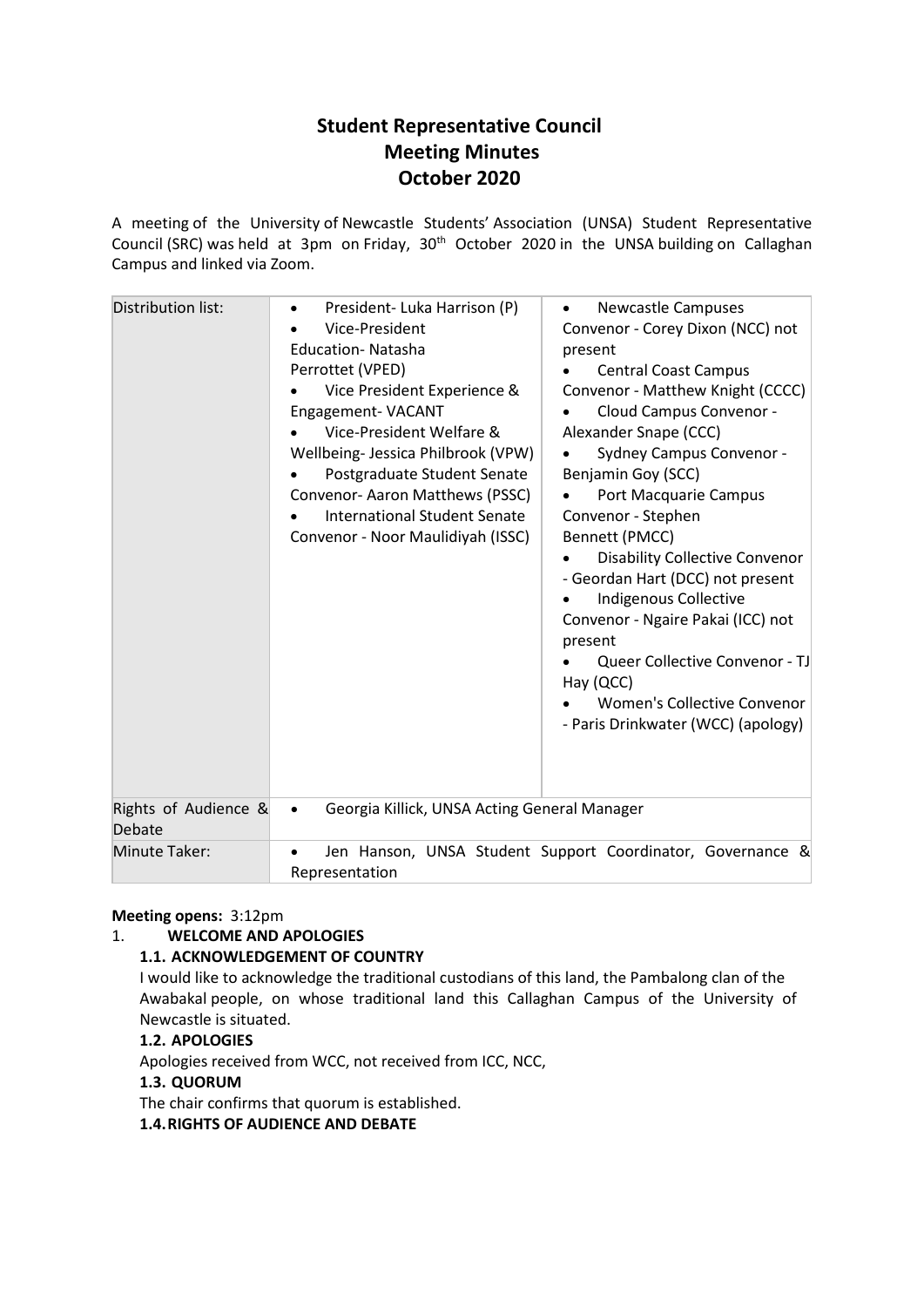#### 2. **CONFLICTS OF INTEREST**

At this point in the meeting the chair calls on the SRC to declare any previously undisclosed conflicts of interest. None declared.

3. **REPORTS**

- **3.1 President**
- **3.2 VP Education** (not received)
- **3.3 VP Wellbeing**
- **3.4 Postgraduate Senate Convenor**
- **3.5 International Senate Convenor**
- **3.6 Newcastle Campuses Convenor** (not received)
- **3.7 Central Coast Campus Convenor** (not received)
- **3.8 Port Macquarie Campus Convenor**
- **3.9 Sydney Campus Convenor** (not received)
- **3.10 Cloud Campus Convenor** (not received)
- **3.11 Disability Collective Convenor** (not received)
- **3.12 Indigenous Collective Convenor** (not received)
- **3.13 Queer Collective Convenor**
- **3.14 Women's Collective Convenor**

President asks if there are any questions or comments regarding repots.

VPED gives a summary of the actions taken from the Education Committee explaining that she did not send her report in yet, and she just received minutes from the first meeting today from UNSA.

- Main concerns of the Education Committee were regarding course and program optimization changes especially in the School of Creative Industries.
- One of the biggest issues has been communication between course coordinators, university, staff, lecturers and students.
- VPED reinforced the need for online workshops for students to become proficient in the university's online systems, which was brought up in the Education Committee meetings and is listed in the agenda later.
- VPED mentions the standard of learning should go beyond "P's get Degrees" and that the structure of degrees is so rigid that it is not inclusive to all students.

PMCC gives a summary of what is happening on the Port Macquarie campus.

• PMCC has met with some university staff to work through identified issues flagged by students on that campus.

CCCC gives a summary of what is happening on the Central Coast campus

- Have held 4 meetings so far.
- Discusses concerns that have come up on CC Campus, most notably in the library regarding access and support for resources such as university websites, technology, MS office, etc.).

Motion: To accept SRC reports received. Moved by: President Seconded: PSSC Support: 8 Opposed: 0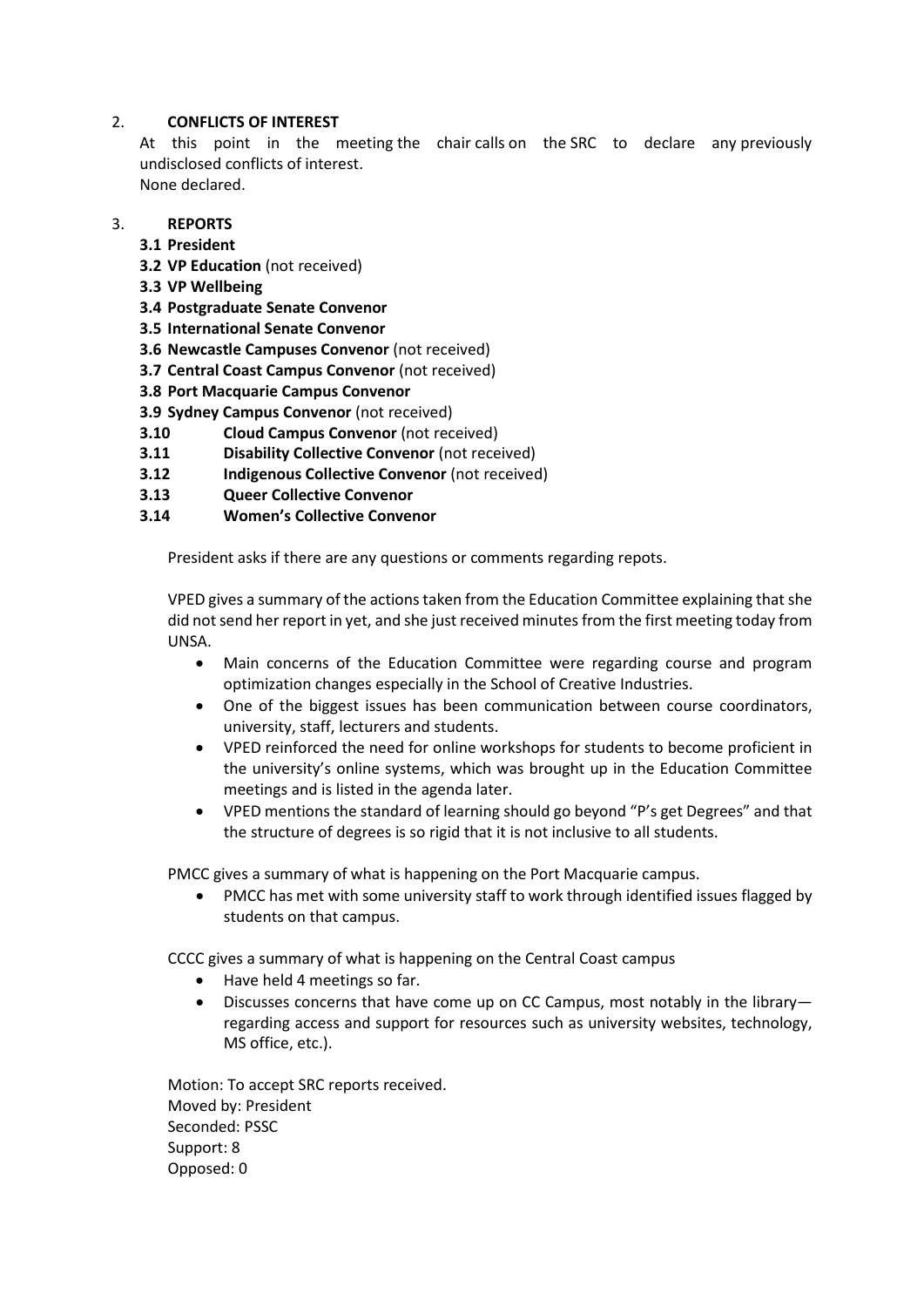Abstain: 0 Motion moved.

#### 4. **GENERAL BUSINESS & FUNDING REQUESTS**

#### **4.1 OPUS logo**

President gives an overview of the OPUS logo located in the UNSA dropbox, the purpose is to choose a logo and colour scheme that goes along with UNSA branding. President asks members for any thoughts and feedback regarding the logo.

Members discuss cohesivity of logo and appropriate colour scheme. Members state they prefer the second option, with lighter blue colour.

Motion: to accept second option OPUS logo with lighter blue colour Moved by: PSSC Seconded by: CCCC Support: 8 Opposed: 0 Abstained: 0 Motion moved

#### **4.2 Kalea coffee machine proposal**

AGM gives an overview of the coffee machine proposal and explains that providing tea and coffee is one of the SSAF funding categories. Also, there is a free 3 months trial for the coffee machine if 3 months are paid for. AGM states the benefits of purchasing a machine; it gives better quality coffee for students, better complies with covid restrictions, and creates less waste.

President asks for any questions or feedback regarding the coffee machine. Members ask where these would be located? AGM explains Callaghan and Ourimbah will be trialled first, then after usage metrics are tracked, the SRC could petition to buy more coffee machines for Sydney, Port Macquarie, and/or NUspace as well. For now,the coffee machines would be in the UNSA buildings, to track usage.

Motion: to accept coffee machine proposal Moved by President Seconded by: VPED Support: 7 Opposed: 0 Abstained: 1 Motion moved

#### **4.3 DVC-A update**

President explains the DVC-A seeks to form an equity, diversity and inclusion committee and wanted the SRC to give some general feedback in the preliminary planning stages. DVC-A is seeking recommendations on who would like to participate/who should be chosen, etc.

President asks for feedback for members. CCCC states his support for the initiative as a way to include representation from various satellite campuses: Central coast, Port Macquarie, Sydney etc.

President asks members what they think the best way to source students for this committee. Members discuss who could be chosen, and members suggest each convenor could recommend one person.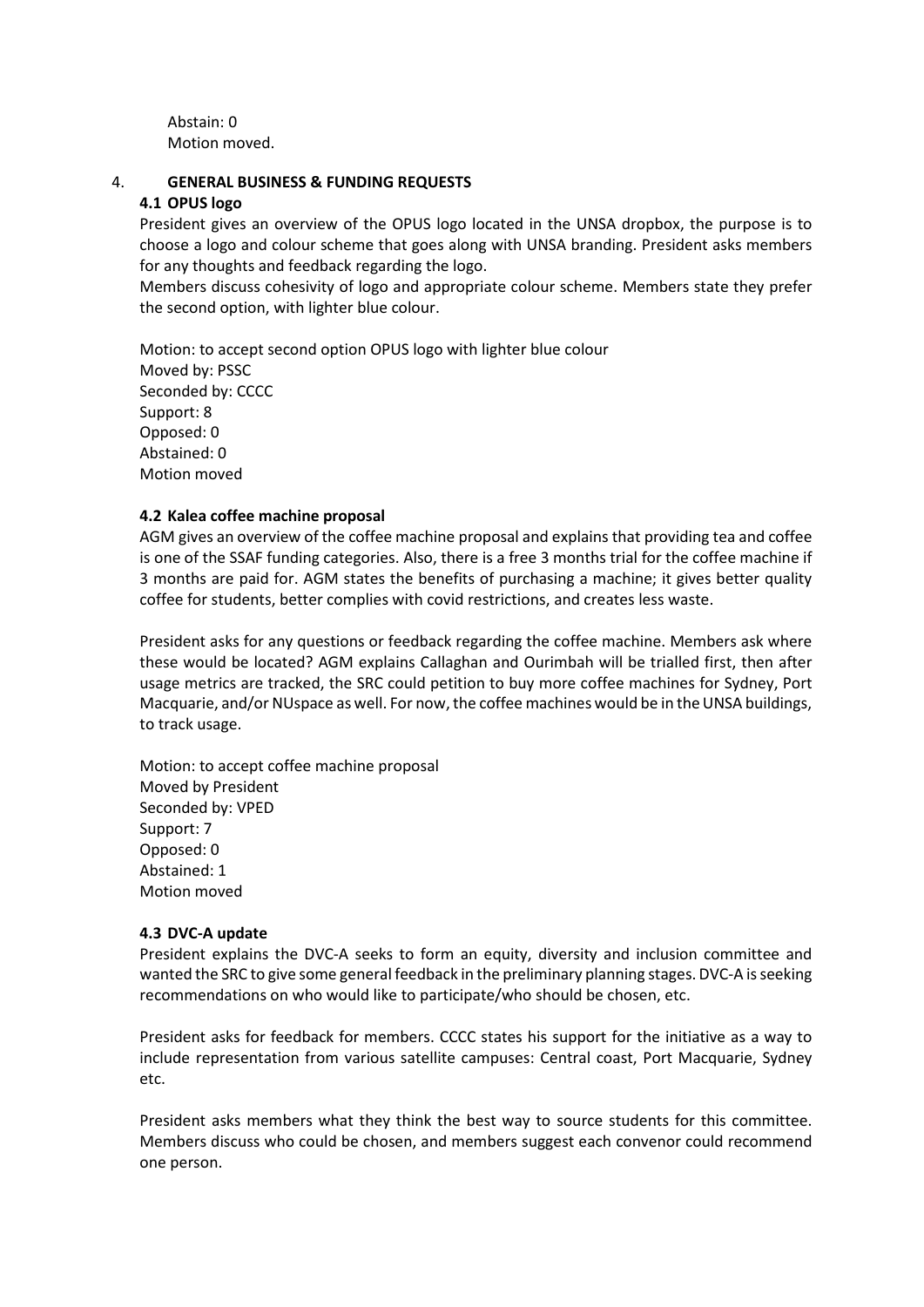AGM asks for clarification as to what the purpose of the committee is. President answers that it is very broad. Beyond that, there wasn't info on what powers the committee has, other than it would report directly to DVC-A. Members state it is hard to advise when the parameters of the committee are not clear. Members discuss that there are huge numbers of different groups at each campus, so to include only 2-3 students in the committee would leave a lot of groups and interests left out.

President summarises members input, stating that the SRC would like further clarification of the committee from the DVC-A regarding the purpose and goals of the committee.

#### **4.4 Freezie initiative (frozen meals for students)**

VP Wellbeing gives a summary of the Freezie initiative and how it will help improve wellness on campus in addition to current initiatives such as free food Friday. It ends up costing under \$5 to purchase supplies for the initiative, which brings in a bit of funding for UNSA.

With covid, students are struggling more than normal to eat healthy, affordable meals. Students are seeking more variety, and more options available outside the hours that on campus venues offer. The Freezie Initiative helps address this issue because the frozen meals are non-perishable, grab & go so they can be eaten later when students get home. An initial trial of the initiative could be offered to gauge interest. Also, this initiative could help get more students into the UNSA building.

Members discuss the benefits provided by this initial trial, recognising that this year (and time) may not be best results but next year could be. AGM states that because it is neutral cost, we can give it more of a long trial run. Also, UNSA just got 'the square' point of sale system which provides easy metrics for precise tracking of meals purchased. AGM suggests running the trial until the end of December to gauge interest.

Motion: To approve Freezie Initiative proposal until the end of the year and to continue, pending success of the initial trial run.

Moved by: VPW Seconded: PMCC Support: 8 Oppose: 0 Abstain: 0 Motion moved.

#### **4.5 Resources for the queer space**

QCC gives a summary regarding the proposal for further resources for the queer space. The goal is to make the collective a safe space for people of colour, seeking to make space more obviously inclusive. These books were recommended to the collective for purchase in a previous meeting, to add to the existing library of queer specific books.

President expresses his support for the books and asks members for their input. PSSC asks where these books would be available, if there are other spaces besides Callaghan. QCC explains challenges in finding appropriate space on different campuses given the architecture, as well as the sensitive nature of the queer space, to ensure students in the space are given privacy and respect.

Motion: To approve the proposal for additional resources for the queer space. UNSA to spend \$119.05 to purchase books.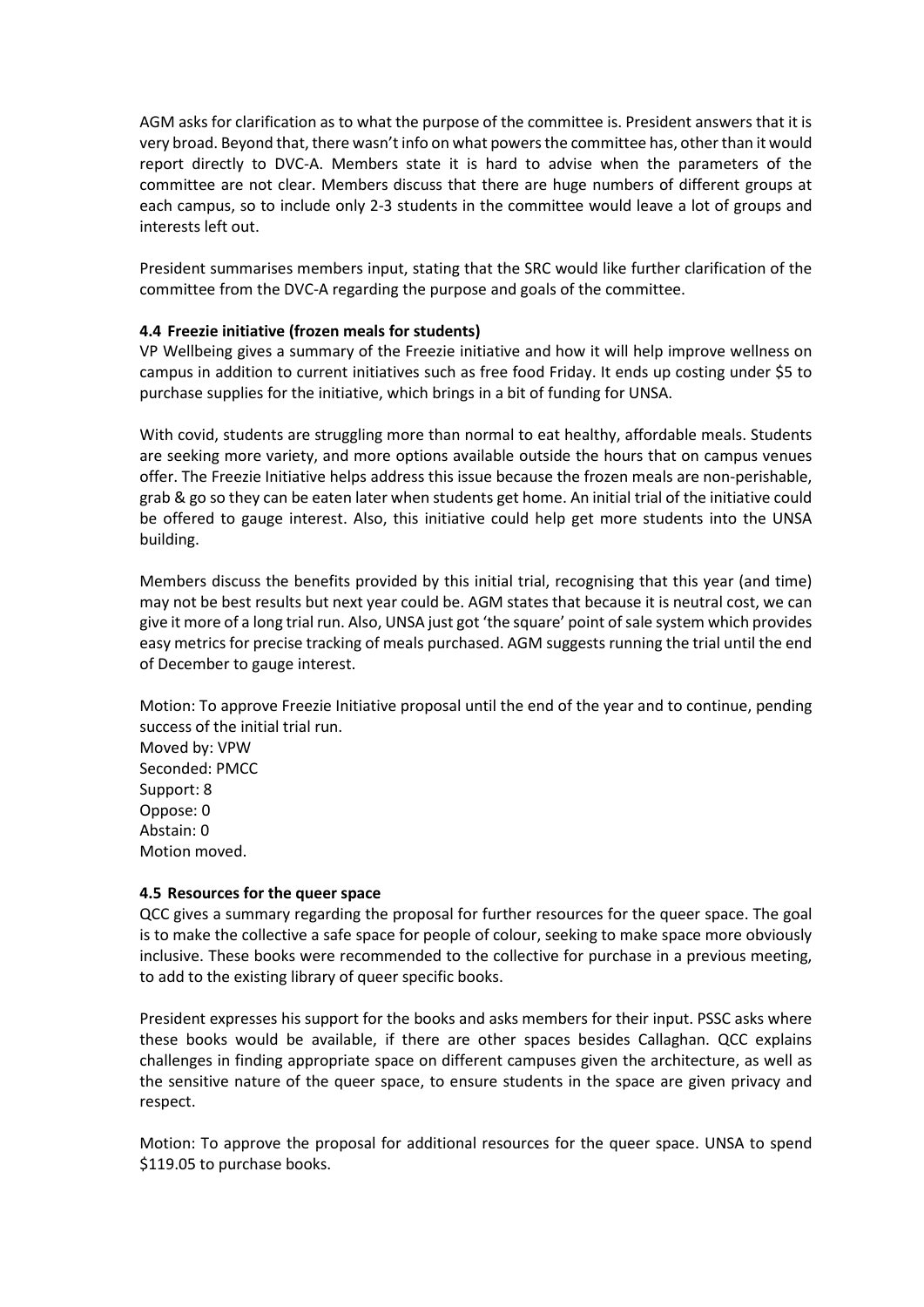Moved by: QCC Seconded: President Support: 6 Oppose: Abstain: 2 Motion moved.

#### **4.6 Establishment of a queer collective at Ourimbah campus**

CCCC gives a summary of the need for a Queer collective at Ourimbah campus

QCC discusses there have been previous attempts at this and agrees there is a demonstrated need for this collective on the central coast, as well as a demonstrated need for events, activities, and support for queer students on Ourimbah campus. CCCC would like the convenor to sit on the Central Coast committee. AGM explains there could be branches of the Queer Collective at each campus, like satellite collectives for each campus.

President suggests QCC works with CCCC on this initiative. QCC states they would be happy to work with CCCC on this initiative.

#### **4.7 Online workshops on how to access UON sites/resources (UONLine, myUON, BB etc.)**

CCCC discusses that there has been a decline in support at the Ourimbah library and that there are no more staff rovers to help. At Ourimbah there are approximately 1/3 new students 1/3 mature age students and 1/3 returning students which means at least 2/3 of students likely need support. CCCC would like to work on planning an online workshop run by UNSA on how to access university sites such as navigating blackboard, enrolling in classes using myHub, and accessing online resources from the library.

President suggests VPED works with CCCC and any other interested members. AGM states that the UNSA Online and Engagement officer could lead this initiative, incorporating feedback from the SRC to cover the length and breadth of university online sites and resources.

#### **4.8 NOWSA Conference 30th October-4th November**

Noted by members.

#### **4.9 Frightful Funhouse: A Spooky Spectacular Series of Events**

AGM discusses the proposal for 2021 Halloween extravaganza to take to Vice Chancellor's Campus Activation Committee to seek support and funding to make this event a reality. AGM asks for any questions or comments. Members discuss questions about the event, times and structure of the events,

Motion: To take the Frightful Funhouse events proposal to the VC Campus activation committee for approval. Moved by: President Seconded: VPED Support: 8 Oppose: 0 Abstain: 0 Motion moved.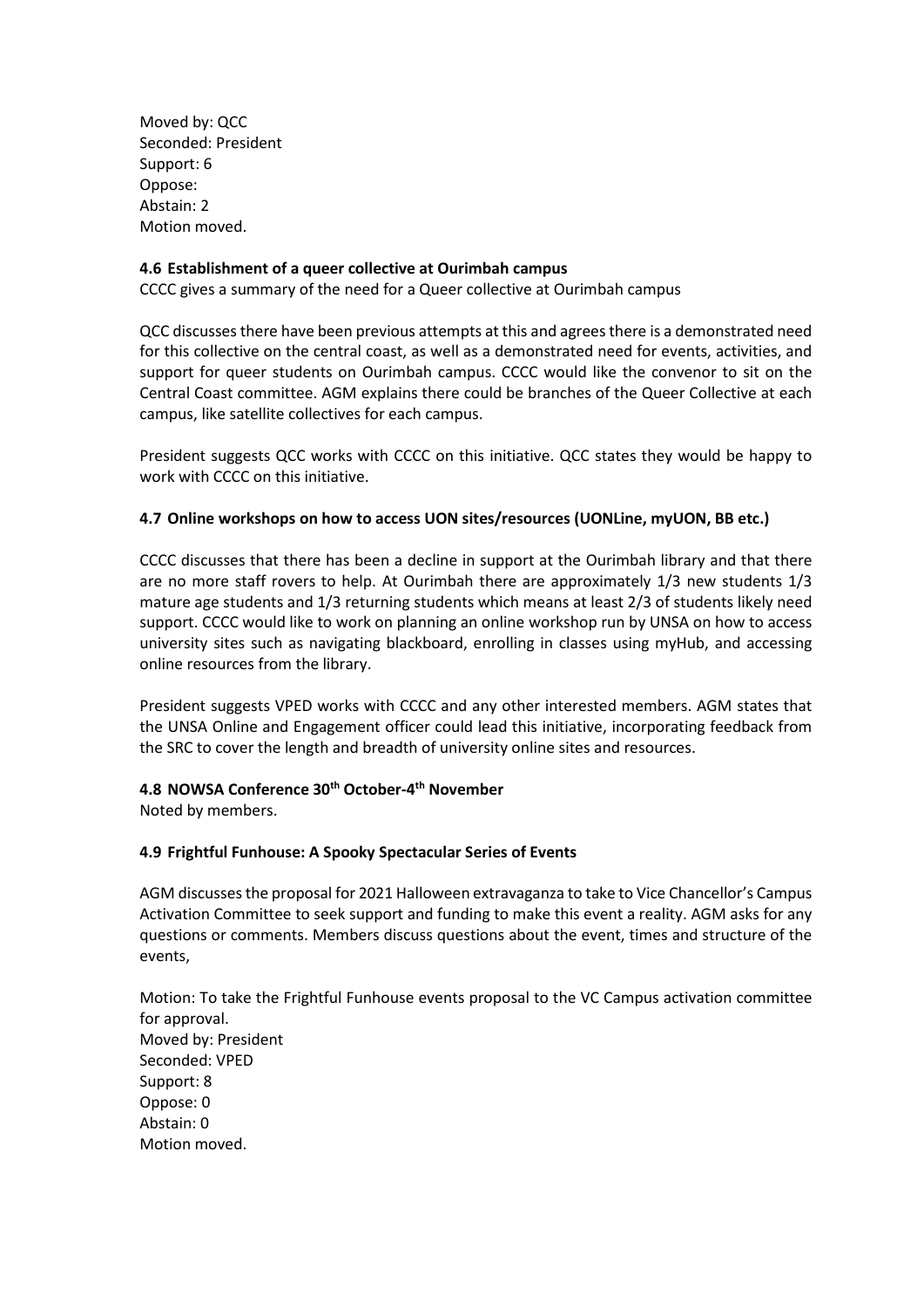CCC leaves meeting 3:59 pm.

#### 5 **MATTERS FOR NOTING & GENERAL QUESTIONS**

#### **5.1 UNSA building: furniture and renovation plans**

President and AGM give a summary of the furniture and renovation plans located in the dropbox. IFS has created floor plans and furniture to be purchased by the end of the year.

- Phase 1 2020: furniture.
- Phase 2 2021: capital building works such as leaky roof fixed, industrial kitchen installed, AC/heating installed

PSSC asks about HA 150 (the previous NUPSA office). AGM answers that it will be used as a club's storage room with key card access, until Hunter Building is demolished. AGM has asked for additional clubs' storage at Ourimbah, NUsapce, as well as the clubhouse under Bar on the Hill.

QCC asks that mobility be considered to ensure accessibility and inclusion in the new kitchen AGM answers that Occupational Health and Safety has been consulted and will be consulted in everything UNSA does to ensure accessibility and inclusion.

#### **5.2 UNSA website and membership management platform**

President gives a summary of UniOne software for UNSA membership management and clubs administration. Members are given the chance to ask questions and voice concerns. None asked.

#### **5.3 2021 Elected UNSA SRC members**

President gives summary of election results and asks if anyone has any questions or concerns. PSSC asks about handover policies and procedures, or if they exist. Members agree that this is a mutual concern that should be addressed before the end of the year.

AGM advises the current SRC that they may invite new 2021 SRC members to attend any meetings held this year, however they would not be a voting member until they officially start in 2021.

#### **VP Wellbeing discusses Ally training workshops for SRC and UNSA staff**

VPW seeks to gauge interest in participating in Ally training from the SRC and UNSA staff and asks what timeframe would be ideal for those interested.

Members who expressed interest: President, PSSC, PMCC, and UNSA SSC G & R. Members stated that December would be most ideal for training.

AGM advises VPW to reach out to the Equity, Diversity and Inclusion Coordinator/Ally Coordinator regarding spots for the interested parties.

# 6. **MEETING FINALISATION**

#### **6.1 Review actions to be taken**

| <b>ACTION</b>                                                | <b>ASSIGNED TO</b> | <b>STATUS</b> |
|--------------------------------------------------------------|--------------------|---------------|
| Inform Opus of SRC's logo preference                         | President          |               |
| Purchase Kalea Coffee Machines for Callaghan and Ourimbah    | AGM                | In progress   |
| campuses.                                                    |                    |               |
| Request further clarification on the goals/objectives and    | President          |               |
| desired membership of the DVC-A's proposed diversity, equity |                    |               |
| and inclusion committee.                                     |                    |               |